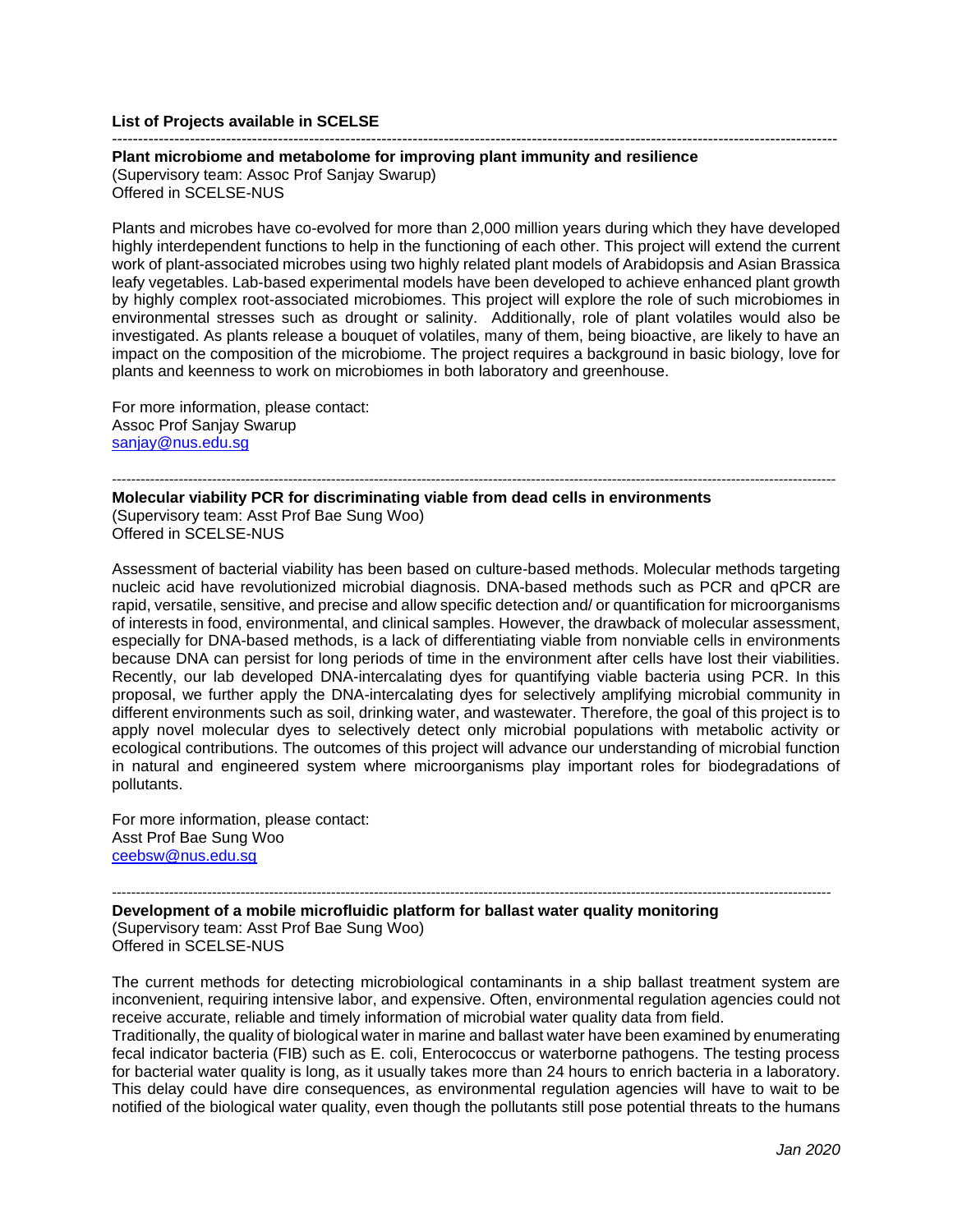and the marine ecosystem. The goal of the proposed research is to develop a novel microfluidic platform integrated with a smartphone that enables real-time in situ monitoring of microbial contaminations in ballast and marine water. The ideal candidate will have a B.Sc in Environmental Engineering or Microbiology and interest in multidisciplinary research across engineering, chemistry and microbiology.

For more information, please contact: Asst Prof Bae Sung Woo [ceebsw@nus.edu.sg](mailto:ceebsw@nus.edu.sg)

#### -------------------------------------------------------------------------------------------------------------------------------------------- **Understanding bacterial lipid trafficking and outer membrane biogenesis**

(Supervisory team: Assoc Prof Chng Shu Sin) Offered in SCELSE-NUS

In our laboratory, we use bacterial outer membranes as interesting models for studying the biochemistry of lipid transport and membrane assembly (Figure 1). We focus on both Gram-negative bacteria and mycobacteria, which have separately evolved to assemble a second (outer) membrane in their cellular envelopes. These bacteria have to transport proteins and lipids, and build their outer membranes at a distance away from the cytoplasmic membrane, all in an environment devoid of any apparent energy source. The outer membrane demarcates a second aqueous compartment in these bacteria cells. In addition, it serves as a formidable permeability barrier against toxic substances, in part rendering Gramnegative bacteria and mycobacteria intrinsically resistant to many clinically-relevant antibiotics. Using a combination of chemical, biological, genetics, and structural approaches, we tackle problems in bacterial lipid trafficking and outer membrane assembly. In particular, we deploy major efforts in characterizing transport of phospholipids in Gram-negative bacteria, and mycolic acids in mycobacteria. In each theme, we work towards identifying and characterizing molecular machines in order to gain mechanistic understanding of their functions in lipid transport. Through our studies, we shed light on the fundamental principles of how bacterial cells assemble the outer membrane, maintain homeostasis, and control the function of this very important lipid bilayer. We are always open to new PhD students; interested candidates should have a B.Sc. in Chemistry, Biochemistry, Microbiology or Biology.

For more information, please contact: Assoc Prof Chng Shu Sin [chmchngs@nus.edu.sg](mailto:chmchngs@nus.edu.sg)

## -------------------------------------------------------------------------------------------------------------------------------------------------------- **Overcoming recalcitrant biofilm infections through nano-delivery systems** (Supervisory team: Assoc Prof Joachim Loo) Offered in SCELSE-NTU

Bacteria enmeshed in an extracellular matrix, biofilms, exhibit enhanced antibiotic tolerance. Coupled with the rapid emergence of multidrug-resistant strains, the current cohorts of antibiotics are becoming ineffective. Alternative antimicrobial approaches are therefore urgently needed to overcome recalcitrant biofilm infections. In this project, we aim to develop a highly robust and customizable nanoscale carrier that integrates the liposomal and the polymeric systems for the delivery of different classes of antimicrobials to both biofilms and intracellular pathogens. The latest molecular biology and systems biology tools as well as nanoparticle synthesis approaches will be used in this project. Suitable candidates would have interest in multidisciplinary research across Microbiology, Physical Chemistry and Nanoscience.

For more information, please contact: Assoc Prof Joachim Loo [JoachimLoo@ntu.edu.sg](mailto:JoachimLoo@ntu.edu.sg)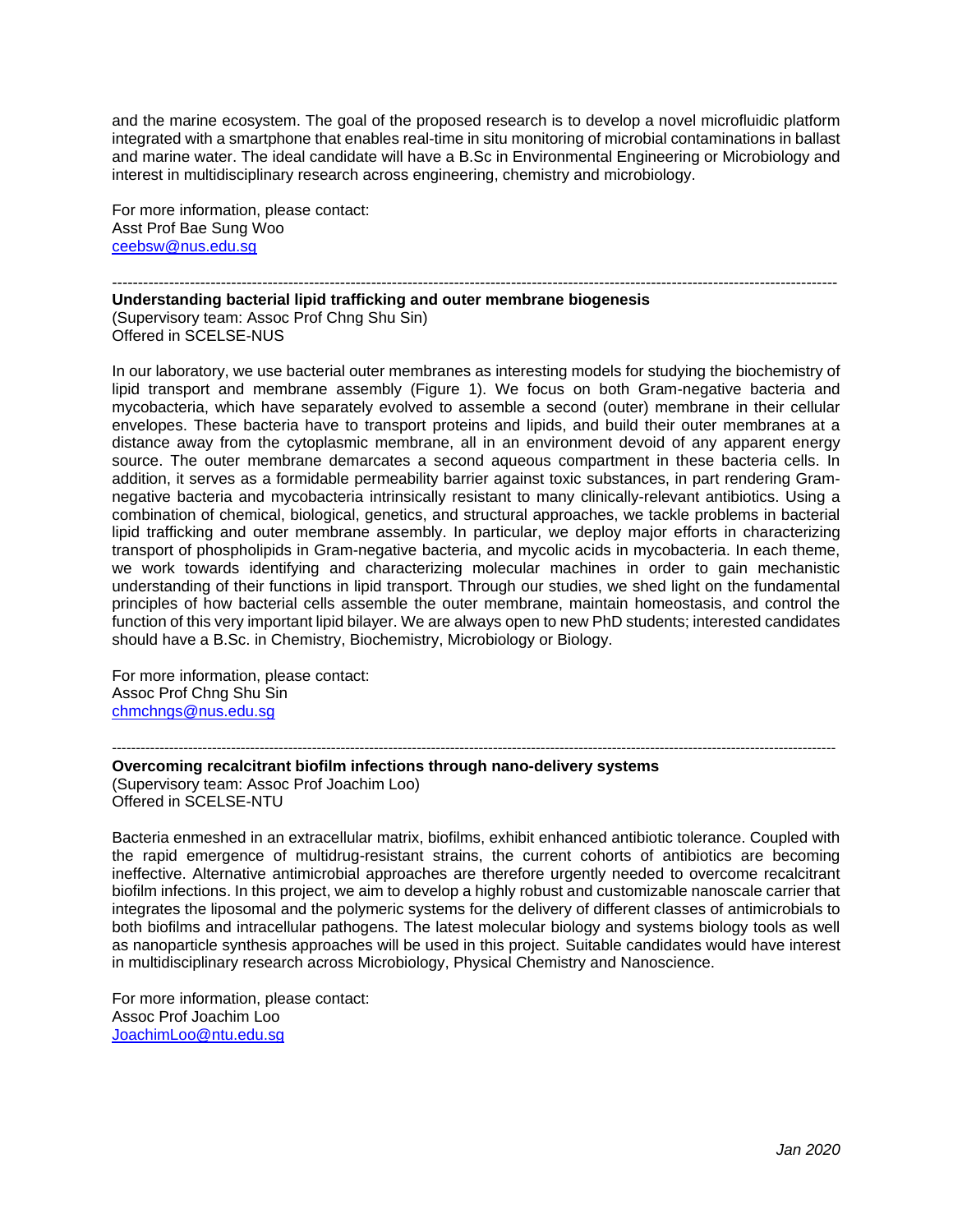### **Marine microbial communities**  (Supervisory team: Assoc Prof Scott Rice) Offered in SCELSE-NTU

In the natural environment, microbial biofilms are formed by complex consortia of bacteria. The process of biofilm formation is driven by the substratum, local conditions (e.g. nutrients, temperature, UV etc). The consequences of biofilm formation are varied, where in some cases, microbial biofilms may play an important role in the subsequent recruitment of fouling organisms and thus, such communities are important in the biofouling process. Similarly, biofilm consortia may drive the degradation of the substratum through the process of microbially induced corrosion, which is responsible for significant costs to maritime industries. This project will, through a combination of field and laboratory based studies, quantify and characterise microbial biofilm communities in the marine environment. The goal will be to characterise successional processes in the community and to relate community composition to biofouling and corrosion processes to identify keystone species responsible for these processes. The project will be led by Assoc Prof Scott Rice and the candidate will join a multidisciplinary team of microbiologists, microbial ecologists, engineers and data scientists. Students ideally have a strong background in Microbiology, Molecular Biology or Biotechnology. They should be self-motivating, diligent and willing to learn new approaches as these projects are often cross-disciplinary.

--------------------------------------------------------------------------------------------------------------------------------------------------------

For more information, please contact: Assoc Prof Scott Rice [RSCOTT@ntu.edu.sg](mailto:RSCOTT@ntu.edu.sg)

# **Experimental mixed species biofilms**

(Supervisory team: Assoc Prof Scott Rice, Prof Staffan Kjelleberg) Offered in SCELSE-NTU

We are developing laboratory models of mixed species microbial biofilms to explore the benefits and challenges microorganisms experience within complex communities. For example, we have shown that growth within such biofilms results in community level stress tolerance, not observed in the single species context and that the organization of such communities is in part dependent on production of specific polysaccharides that make up the biofilm matrix. This model is readily amenable for testing a range of concepts including the impacts of immigration on microbial communities, the role of genetic diversity in mixed species communities and the resilience of communities under stress. The project will explore the genetic basis for mixed community development, the global impact on metabolism, the role of metabolites and cues on biofilm development as well as the physiological benefits of self-organization as a mixed species community. The project will be led by Assoc Prof Scott Rice and Prof Staffan Kjelleberg and will involve a team of Post-doctoral researchers as well as PhD students. Students ideally have a strong background in Microbiology, Molecular Biology or Biotechnology. They should be self-motivating, diligent and willing to learn new approaches as these projects are often cross-disciplinary.

----------------------------------------------------------------------------------------------------------------------------------------------------

For more information, please contact: Assoc Prof Scott Rice [RSCOTT@ntu.edu.sg](mailto:RSCOTT@ntu.edu.sg)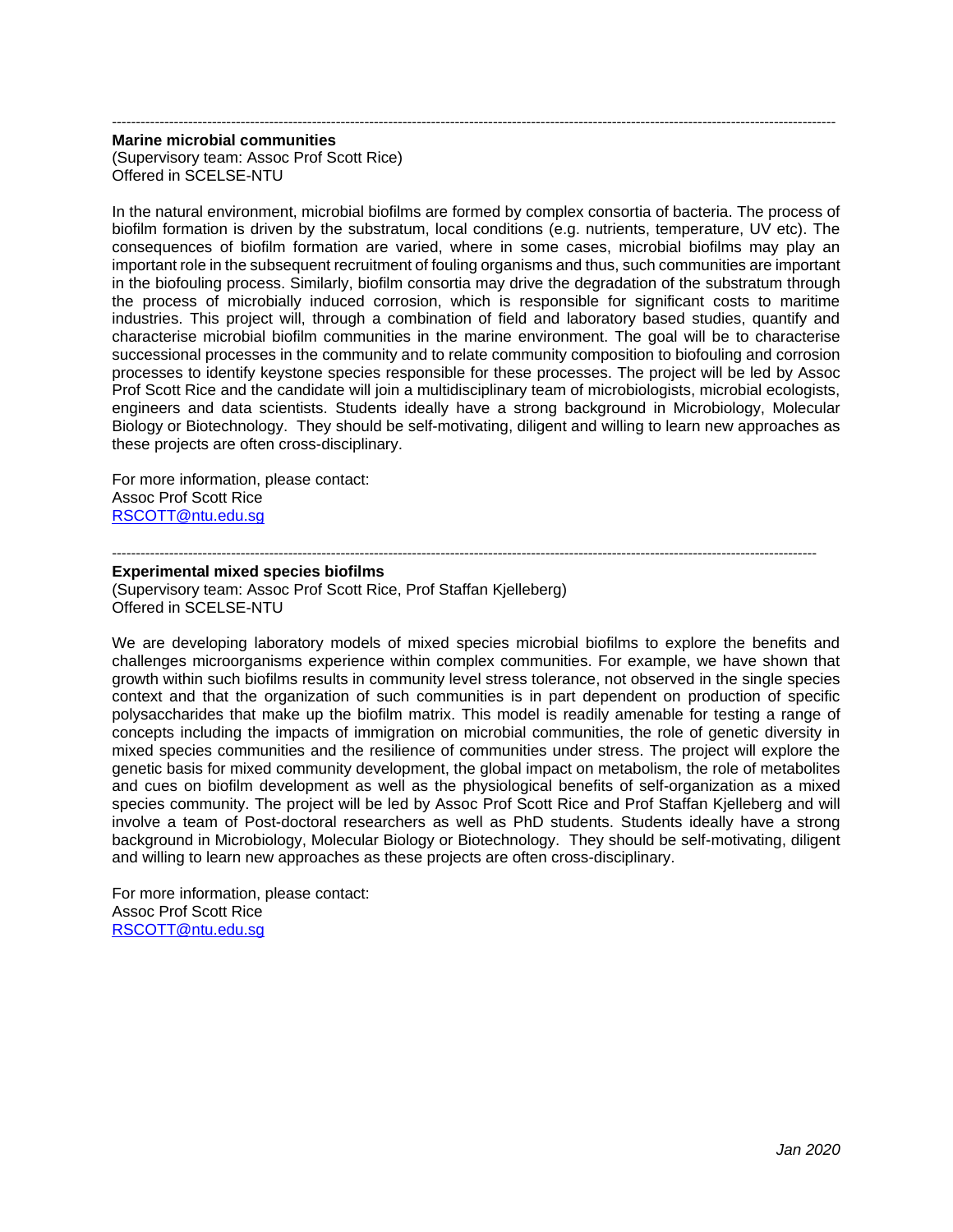---------------------------------------------------------------------------------------------------------------------------------------------------- **The role of microbial communities in mediating the corrosion of metals in the marine environment** (Supervisory team: Assoc Prof Scott Rice, Assoc Prof Federico Lauro, Asst Prof Matteo Seita) Offered in SCELSE-NTU

All man-made infrastructure is subject to attack by microorganisms. This is particularly true for metal surfaces in the marine environment, such as oil and gas pipelines and off-shore platforms that corrode in part due to microbial action. Humans are pushing the extreme boundaries of exploration in search of new sources of energy or to deploy critical infrastructure, such as cabling networks, and as a result, there is considerable focus on the deep sea (i.e. 2000 meters and below). These unique environments are characterized by extremes of pressure and nutrient limitation. Due to the challenges of access to these sites, little is known about the organisms that inhabit these depths and even less is known about how they might influence corrosion of expensive and sensitive infrastructure. We are combining the scientific expertise of microbiologists, metallurgists, materials scientists and data modelers to unveil the mysteries of how microorganisms from these unique habitats cause corrosion, with the view to develop strategies to protect sensitive and susceptible infrastructure. Projects are multi-disciplinary with the potential to focus on microbiology, electrochemistry, materials science and sensor development.

For more information, please contact: Assoc Prof Scott Rice [RSCOTT@ntu.edu.sg](mailto:RSCOTT@ntu.edu.sg)

Assoc Prof Federico Lauro [flauro@ntu.edu.sg](mailto:flauro@ntu.edu.sg)

--------------------------------------------------------------------------------------------------------------------------------------------------------

**Predation by protozoa and its impact on evolution of virulence in opportunistic pathogens**  (Supervisory team: Assoc Prof Diane McDougald and Dr Wee Han Poh) Offered in SCELSE-NTU

We are seeking a PhD student to explore the hypothesis that protozoan predation and the associated expression of defensive traits by bacteria, is responsible for the evolution and maintenance of virulence factors in opportunistic pathogens. Understanding the selection pressures exerted on disease-causing organisms will improve our understanding and approach to disease prevention, control and surveillance. The successful applicant will determine the impact of protozoa on virulence traits of bacteria. In addition predation is predicted to increase with increasing global temperatures, resulting in stronger selective pressure for the evolution of defensive traits. We will develop an understanding of the impact increased grazing pressure has on bacteria so we are better able to predict new, emerging pathogens or increased disease potential of known pathogens as climate changes. Suitable candidates would have a B.Sc. in Microbiology and have an interest in microbial ecology or eukaryotic/prokaryotic interactions.

For more information, please contact: Assoc Prof Diane McDougald [MDIANE@ntu.edu.sg](mailto:MDIANE@ntu.edu.sg)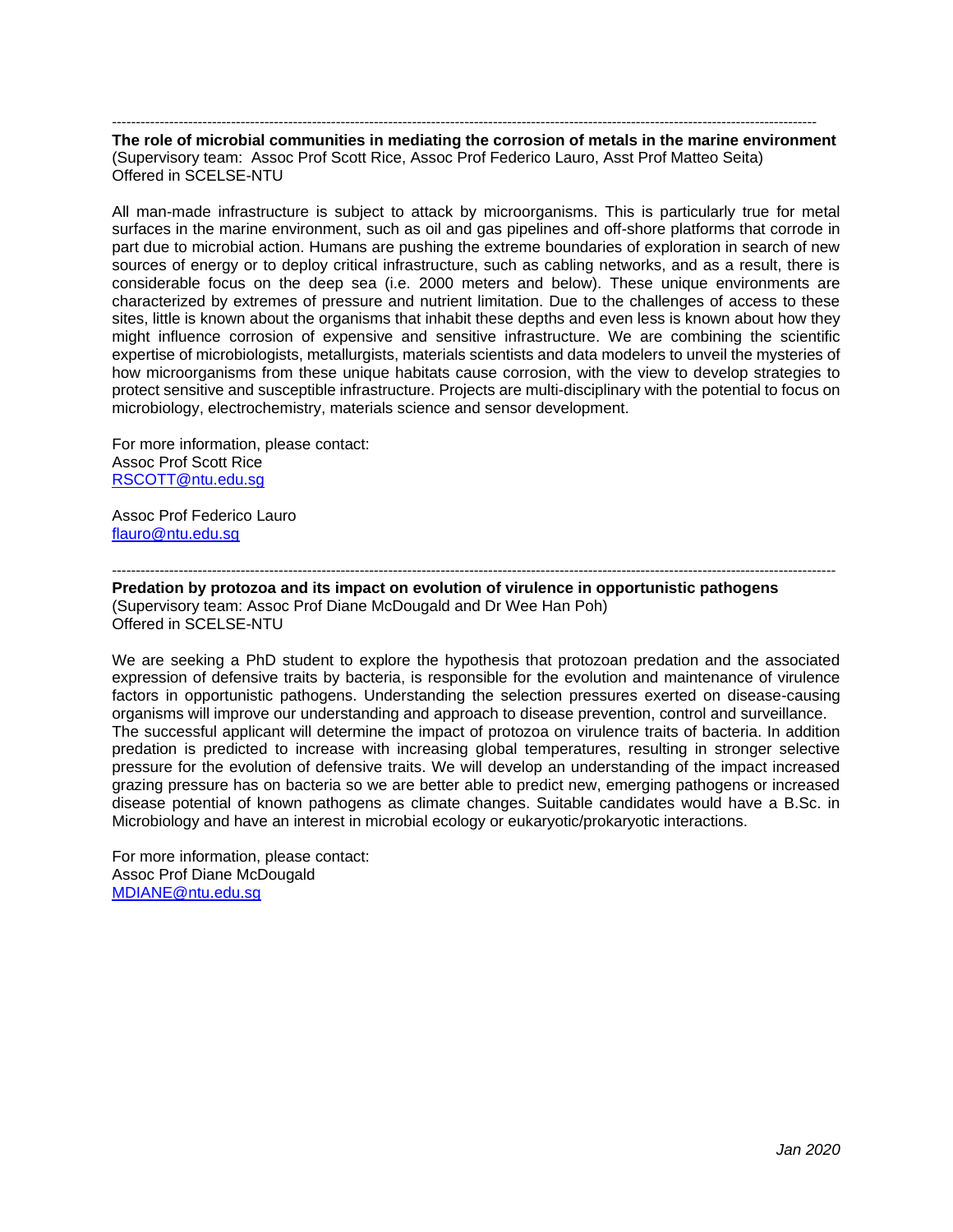-------------------------------------------------------------------------------------------------------------------------------------------------------- **Use of probiotics to maintain coral health on Singaporean reefs** (Supervisory team: Assoc Prof Diane McDougald and Dr Lindsey Deignan) Offered in SCELSE-NTU

Corals host unique and abundant microbial communities. This microbial community, or microbiome, plays an essential role coral holobiont functioning, including nutrient cycling (particularly carbon, nitrogen, phosphorus and sulfur), protection via the production of antibiotics, and maintaining homeostasis. As coral reefs face increasing environmental impacts, particularly that of climate change, it is becoming increasingly valuable to understand the extent to which the microbiome provides an adaptive resilience to the coral against environmental impacts. Building on that, a recent hypothesis proposes that specific beneficial microbes could be used as probiotics to enhance the microbiomes' ability to respond to environmental stress, and thereby generate more resilient corals. We are seeking a PhD student to determine and cultivate beneficial bacteria from local coral species. The beneficial bacteria can then be applied to corals exposed to differential stresses in mesocosm experiments to monitor for a resilience effect in the corals.

For more information, please contact: Assoc Prof Diane McDougald [MDIANE@ntu.edu.sg](mailto:MDIANE@ntu.edu.sg)

-------------------------------------------------------------------------------------------------------------------------------------------------------- **Engineering beneficial biofilms for chemical, energy and environmental applications**  (Supervisor: Assoc Prof Cao Bin) Offered in SCELSE NTU

The objective of this project is to apply insights obtained from the state-of-the-art biofilm biology into developing high performance biofilm-mediated bioprocesses for various applications such as production of high value chemicals, generation of energy, and (waste)water treatment. Various molecular and synthetic biology approaches, omics, and engineering principles will be used in this project. Suitable candidates would have a B.Sc. or B.Eng. in Microbiology/Microbial Biotechnology or Environmental/(Bio)Chemical Engineering and interest in multidisciplinary research across Microbiology and Engineering.

For more information, please contact: Assoc Prof Cao Bin [BinCao@ntu.edu.sg](mailto:BinCao@ntu.edu.sg)

-------------------------------------------------------------------------------------------------------------------------------------------- **Biofilm-metal(loid)s interactions**  (Supervisor: Assoc Prof Cao Bin) Offered in SCELSE-NTU

The project focuses on understanding soil/sediment biofilm-mediated redox transformation of metal(loid)s and its influence on the fate and transport of metal(loid)s in natural and engineered ecosystems. Specifically, we are interested in metal(loid)s that are of great importance to South East Asia, for example, arsenic and chromium. Suitable candidates would have a B.Sc. or B.Eng. in Microbiology/Microbial Biotechnology or Environmental/(Bio)Chemical Engineering and interest in multidisciplinary research across Microbiology and Engineering.

For more information, please contact: Assoc Prof Cao Bin [BinCao@ntu.edu.sg](mailto:BinCao@ntu.edu.sg)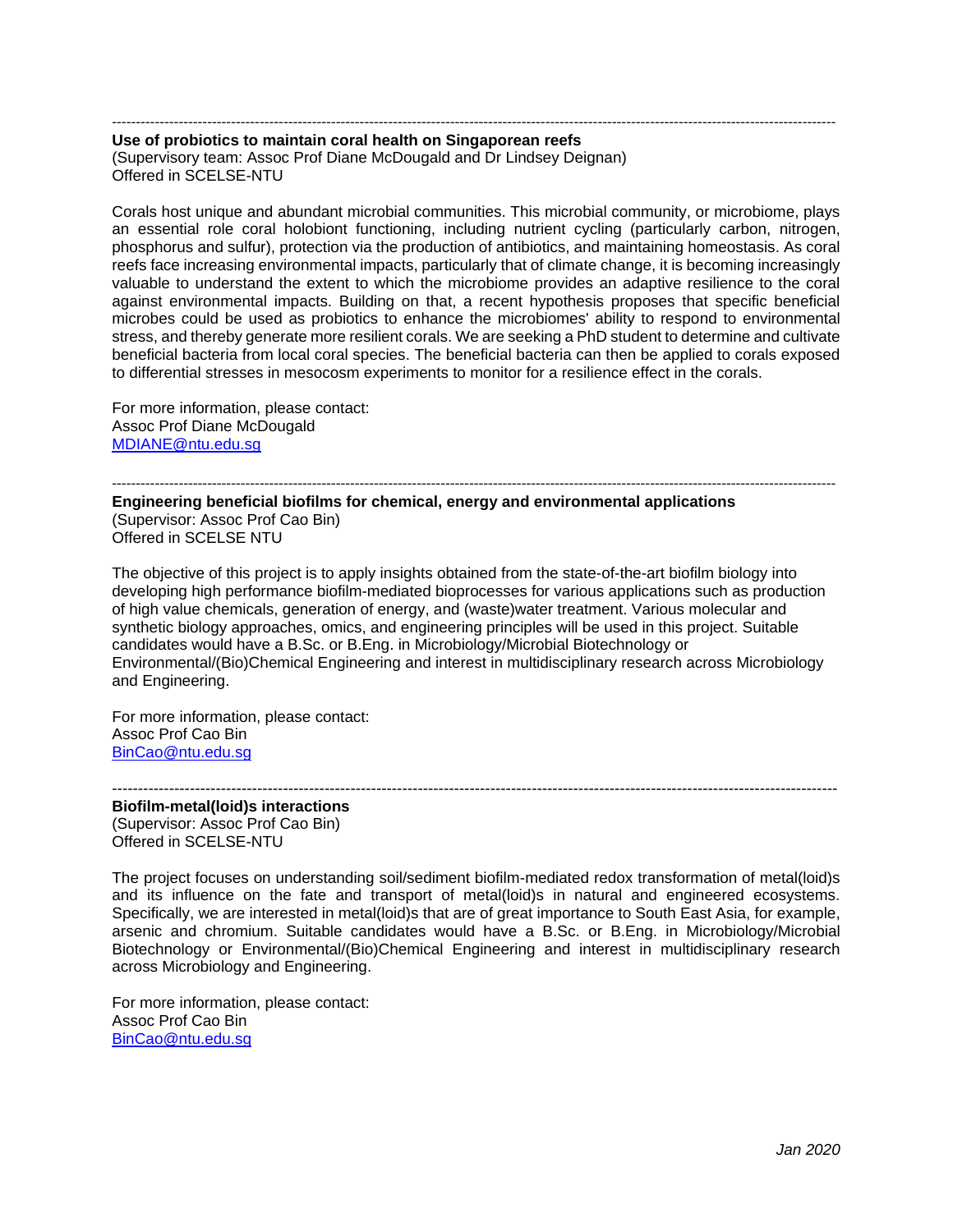### -------------------------------------------------------------------------------------------------------------------------------------------------------- **Bioprospecting of magnetic bacteria for environmental and biotechnological applications**  (Supervisor: Assoc Prof Cao Bin) Offered in SCELSE-NTU

This project focuses on exploring biodiversity and bioprospecting of magnetotactic bacteria in the tropical marine environment around Singapore. Multidisciplinary tools including experimental biofilm systems, optical and molecular imaging, microbiology, analytical chemistry, and biochemical engineering will be used in this project. Suitable candidates would have a B.Sc. or B.Eng. in Microbiology/Microbial Biotechnology or Environmental/(Bio)Chemical Engineering and interest in multidisciplinary research across Microbiology and Engineering.

For more information, please contact: Assoc Prof Cao Bin [BinCao@ntu.edu.sg](mailto:BinCao@ntu.edu.sg)

-------------------------------------------------------------------------------------------------------------------------------------------------------- **Understanding the mechanism for** *E. faecalis* **niche-specific virulence during urinary tract infection**  (Supervisory team: Assoc Prof Kimberly Kline) Offered in SCELSE-NTU

*Enterococcus faecalis* is a member of the healthy microbiota of the human gastrointestinal tract. *E. faecalis*  is also an opportunistic pathogen and causes biofilm-associated infection in a variety of niches including wounds and the urinary tract. We are interested in the spectrum and specialization of virulence strategies *E. faecalis* uses to cause infection and to evade the host immune response, and how these strategies differ between different infection niches. We recently determined that *E. faecalis* displays preferential tropism for the prostate, displaying niche specificity within the urinary tract. In this project, we will elucidate the nichespecific virulence mechanisms underlying *E. faecalis*-mediated tropism for biofilm-associated prostate infection during urinary tract infection. Suitable candidates would have a B.Sc. in Microbiology or Biology.

For more information, please contact: Assoc Prof Kimberly Kline [KKline@ntu.edu.sg](mailto:KKline@ntu.edu.sg)

--------------------------------------------------------------------------------------------------------------------------------------------------------

**Defining** *E. faecalis* **mechanisms for persistence during biofilm-associated wound infection** (Supervisory team: Assoc Prof Kimberly Kline) Offered in SCELSE-NTU

*Enterococcus faecalis* is a member of the healthy microbiota of the human gastrointestinal tract. *E. faecalis*  is also an opportunistic pathogen and causes biofilm-associated infection in a variety of niches including wounds and the urinary tract. We have recently shown that *E. faecalis* can persist within mammalian cells and modulate the host response to infection. In this project, we will define the mechanisms by which *E.*  faecalis is taken up, persists, and modulates mammalian cells encountered during wound infection. Suitable candidates would have a B.Sc. in Microbiology or Biology.

For more information, please contact: Assoc Prof Kimberly Kline [KKline@ntu.edu.sg](mailto:KKline@ntu.edu.sg)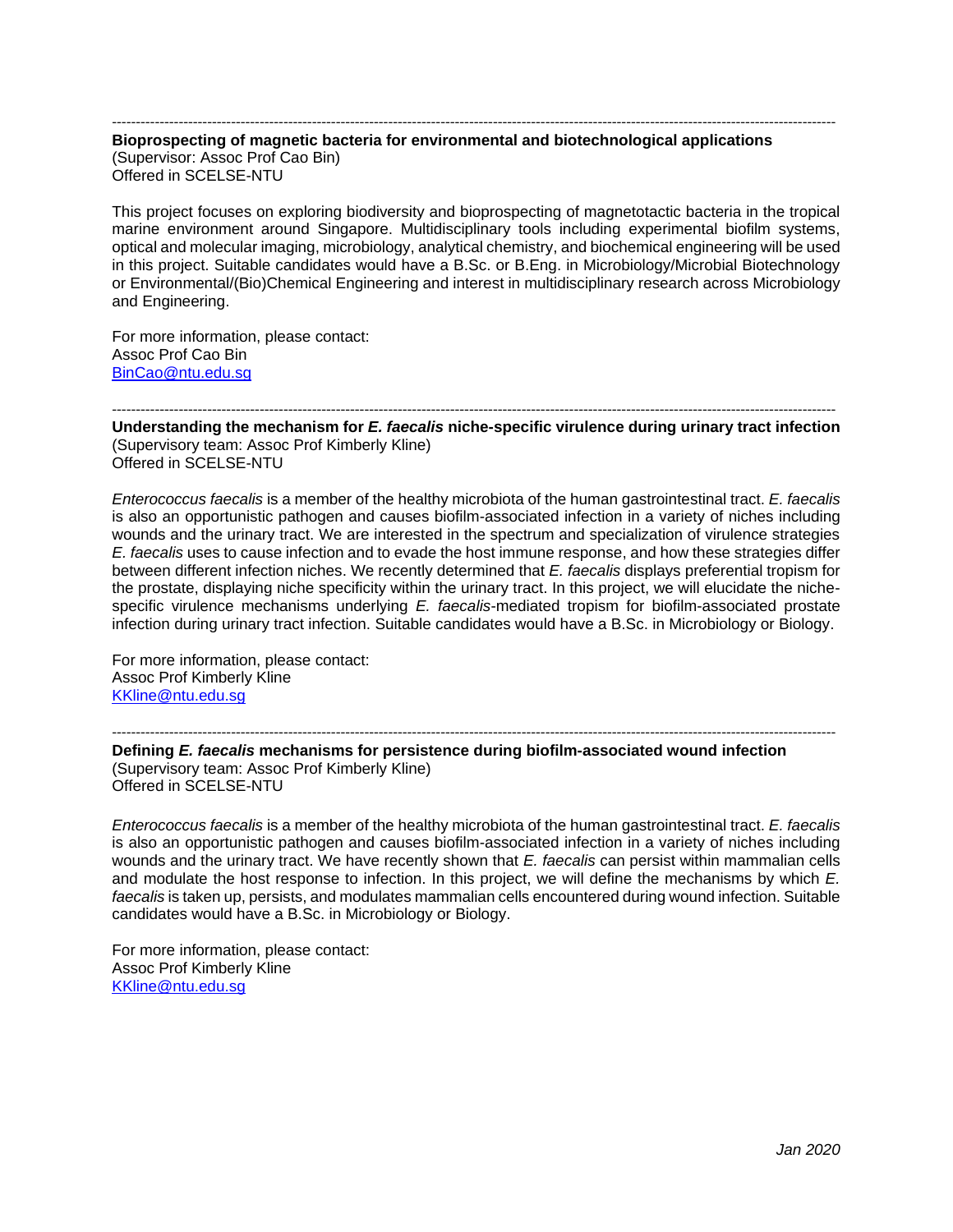## -------------------------------------------------------------------------------------------------------------------------------------------------------- **Fortification of microbial membranes**  (Supervisor: Prof Staffan Kjelleberg) Offered in SCELSE-NTU

Microbes draw on several natural strategies to fortify their membranes against environmental chemical assaults. For example, they can change the fatty acid profile of membrane phospholipids or they can express hopanoids. A vacancy for a bright, enthusiastic, and independently driven PhD student is available on an exciting project to develop chemical interventions to fortify membranes beyond the natural range of microbes. The intended utility of such an effort is to improve the performance of industrial bioprocesses. The successful candidate will work in a team of multidisciplinary scientists representing skills in computational modelling, biochemical engineering, microbiology, synthetic chemistry, analytical chemistry, and environmental engineering. Flexible and intellectually curious candidates who are strong in any of the disciplines listed above and with a proven interest in any of the others should apply immediately.

For more information, please contact: Dr Jamie Hinks [\(jhinks@ntu.edu.sg\)](mailto:jhinks@ntu.edu.sg) or Dr Thomas Seviour [\(twseviour@ntu.edu.sg\)](mailto:twseviour@ntu.edu.sg)

--------------------------------------------------------------------------------------------------------------------------------------------------------

## **High Pressure Microbial Electron Transfer**

(Supervisor: Prof Stefan Wuertz) Offered in SCELSE-NTU

Microbes deploy remarkable strategies to gain an energetic advantage in the environment. Over the last few decades, electrogenic bacteria, those which are able to 'breathe' solid minerals, have received much attention particularly in the context of electricity generation in microbial fuel cells. This focus on energy production has ignored many of the natural environmental conditions where electricigens thrive; namely deep sea benthic environments. In this project you will study the energetics of microbial electron transfer in model organisms like Shewanella spp. and Geobater spp. at high hydrostatic pressure to describe these processes in representative environmental conditions. The successful candidate will work in a multidisciplinary setting on a project that will combine microbiology, bioelectrochemistry and environmental engineering. Flexible and intellectually curious candidates who are strong in any of the disciplines listed above should apply immediately.

For more information, please contact: Dr Jamie Hinks [\(jhinks@ntu.edu.sg\)](mailto:jhinks@ntu.edu.sg)

-------------------------------------------------------------------------------------------------------------------------------------------------------- **Biologically-enhanced geological carbon sequestration** (Supervisory team: Assoc Prof Janelle Thompson) Offered in SCELSE-NTU

Many geological formations targeted for Geologic Carbon Sequestration (GCS) are compromised by drilled exploration and production wells that are potential sites for injected CO2 leakage. Biofilm barriers are identified as a promising technology to protect well bore cement and to "heal breaches" by microbiallyinduced carbonate precipitation (MICP) which can occur via several routes: 1) Bioweathering of native minerals to enhance cation release for fixation of CO2 into new carbonate minerals, 2) cells serving as nucleation sites for growth of carbonate minerals, and 3) cells catalyzing alkalinity-promoting reactions that create more favorable conditions for growth of carbonate minerals. Use of biofilm barriers to overcome wellleakage concerns has been highlighted as a mechanism to make additional space for 675 Gt of CO2 in depleted oil and gas reservoirs in the US alone. To better understand the potential application of biofilm barriers in GCS, PhD research will carry out experiments that examine properties of biofilms in rock cores (i.e. growth, permeability reduction, geochemical activity, durability) under the scCO2 conditions associated with GCS, leveraging scCO2 tolerant microbial strains and native bacteria. Students should be intellectually curious with a strong background in Geology, Microbiology and/or Biotechnology.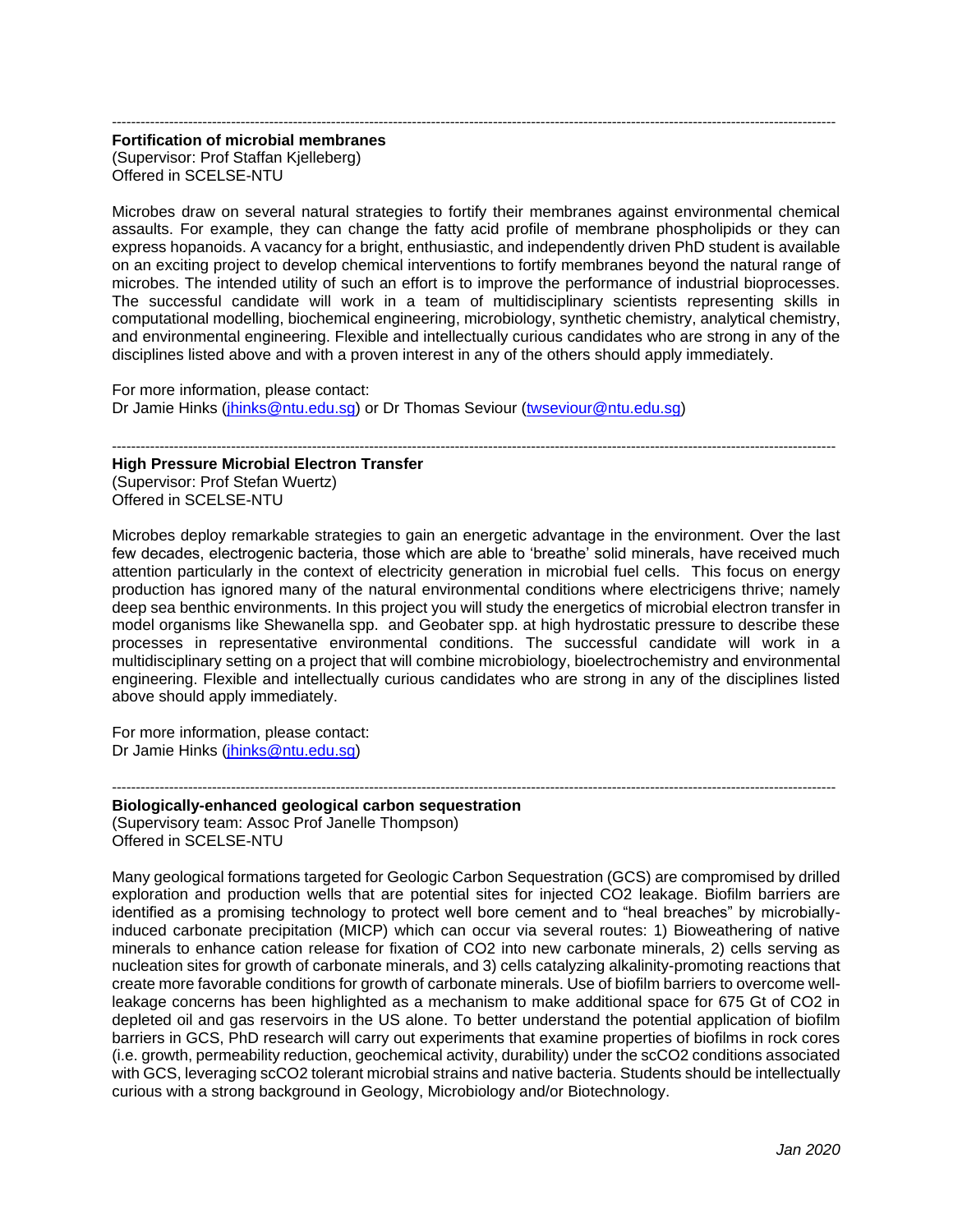For more information, please contact: Assoc Prof Janelle Thompson [janelle.thompson@ntu.edu.sg](mailto:janelle.thompson@ntu.edu.sg)

-------------------------------------------------------------------------------------------------------------------------------------------------------- **Investigation of microbial water quality in the tropics**

(Supervisory team: Assoc Prof Janelle Thompson) Offered in SCELSE-NTU

Bacterial, algal and viral populations interact as a complex system to control emergent properties relevant to water quality such as total biomass (e.g. algal blooms), biosynthesis of compounds that are toxins or nuisances in finished water, and the occurrence of human pathogens. In countries with temperate climates such as the USA and Australia, water quality is assessed by measuring levels of Fecal Indicator Bacteria (FIB) that are a proxy for risks from sewage-borne human pathogens. However, in the tropics many FIB occur naturally and may grow in the warm conditions. Thus, methods for tracking human sewage contamination must be developed and/or validated for tropical application. Since Bacteroidales are obligate anaerobes, they are not expected to survive in oxygenated surface waters and thus we hypothesized these would be more reliable than traditional FIB to identify impaired surface waters in the tropics. We have previously identified assays targeting Bacteroidales bacteria that are appropriate for use in tropical climates and have used identification of pathogen-like sequences (PLS) to explore whether FIB and Bacteroidales markers were predictive for increased exposure to potential agents of human risk. In further work, we will develop and validate improved methods for quantitative detection of microbial populations and their functions relevant to water quality leveraging state of the art molecular tools and computational methods. Students interested in this area of PhD research should be intellectually curious, with a strong background in Microbiology, Molecular Biology or Biotechnology.

For more information, please contact: Assoc Prof Janelle Thompson [janelle.thompson@ntu.edu.sg](mailto:janelle.thompson@ntu.edu.sg)

-------------------------------------------------------------------------------------------------------------------------------------------------------- **Establishing a microbial observatory at a geothermal system**

(Supervisory team: Assoc Prof Janelle Thompson) Offered in SCELSE-NTU

Hot springs around the world are colonized by communities of thermophilic (i.e. heat-loving) microorganisms that thrive under temperatures as high as 122˚C. Such microbes include photo-autotrophs like cyanobacteria that form brightly colored microbial mats, litho-autotrophic bacteria that "eat" dissolved spring-borne minerals such as reduced sulfur and iron compounds, and heterotrophic bacteria that consume organic-derived matter such as terrestrial and anthropogenic material introduced into the spring system. The Sembawang Hot Spring in Singapore is a well-known and well-loved locality with a history that includes development by the food and beverage, and hospitality industries, maintenance as an off-limits reserve, and public-use as a tap point for geothermal water. Significant green biofilms have previously been observed suggesting the presence of thermophilic photosynthetic microorganisms, as has been commonly noted in hot springs from around the world. Launching of the new NParks facility at Sembawang creates a unique opportunity to observe, in real-time, the establishment and development of a new hot spring microbial community along a temperature gradient, allowing exploration of key ecological questions. PhD research will establish a microbial observatory at this local hydrothermal system to address fundamental scientific questions about the assembly of hot spring microbial communities, and their function, and to provide information for water quality management. Students should be intellectually curious with a strong background in Environmental Science, Microbiology and/or Biotechnology.

For more information, please contact: Assoc Prof Janelle Thompson [janelle.thompson@ntu.edu.sg](mailto:janelle.thompson@ntu.edu.sg)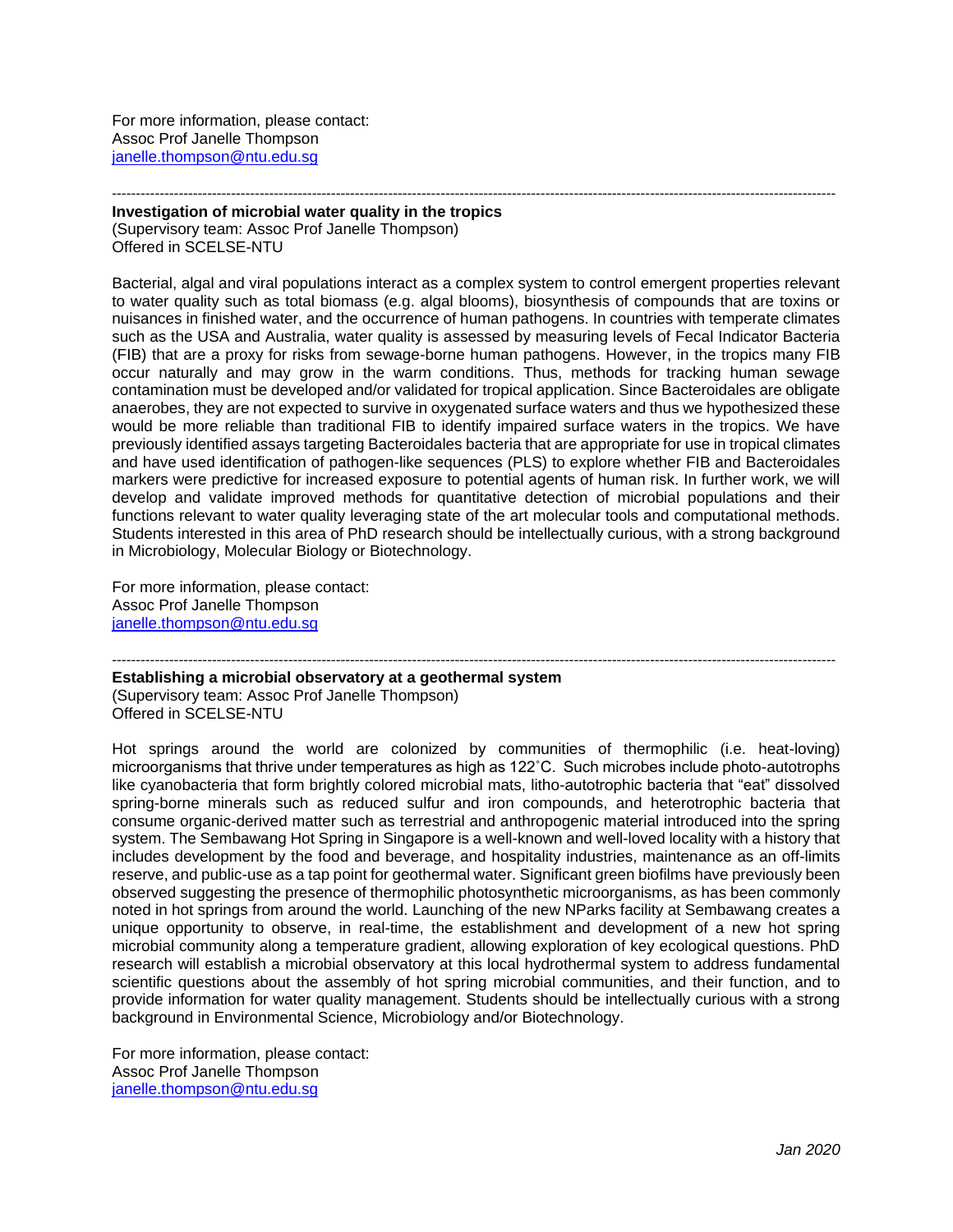# -------------------------------------------------------------------------------------------------------------------------------------------------------- **Microbiology under supercritical CO2 and high pCO2**

(Supervisory team: Assoc Prof Janelle Thompson) Offered in SCELSE-NTU

Natural deposits of supercritical (sc) CO2 represent unique and uncommon environments. We have shown that microorganisms exposed to scCO2 exist naturally in several deep subsurface deposits around the world where pressures exceed 71 atm and temperatures exceed 31.1˚C. In our prior work funded by the US Department of Energy, we explored biotechnological applications of scCO2 tolerance in bacterial isolates and used genetic engineering and synthetic biology to bioproduce compounds with hydrophobic character that partition into a scCO2 solvent phase. This approach is attractive because it addresses problems with growth-inhibitory accumulation of toxic end products while minimizing the need for costly dehydration due to a single step extraction into "dry" scCO2. We have conducted proof of concept studies demonstrating bioreactor integrated supercritical fluid extraction (BI-SFE) using supercritical CO2-tolerant strain Bm SR7. However, several major challenges limit titer and yield for currently-targeted biofuel compounds (i.e. isobutanol and isopentanol) and other planned targets (e.g. pharmaceuticals). To address this, PhD research to further develop BI-SFE will include: Metabolic flux analysis (MFA) of wild-type and genetically modified Bm\_SR7 under scCO2 and ambient conditions to identify metabolic factor imbalances that may lead to improved growth and biofuel titers under scCO2, directed evolution to select for best performing strains by continuous passage under scCO2, development of tools for chromosomal insertion for improved stability of multi-gene pathways, (in collaboration with MIT), and coupling BI-SFE to waste streams as feedstock e.g. sewage. These efforts are poised to bring the technology for low-energy in situ extraction of advanced biofuels closer to proof-of-value by achieving competitive biofuel titers and extraction of high-value non-fuel chemicals. Students should be intellectually curious with a strong background in Chemical Engineering, Microbiology and/or Biotechnology.

For more information, please contact: Assoc Prof Janelle Thompson [janelle.thompson@ntu.edu.sg](mailto:janelle.thompson@ntu.edu.sg)

#### -------------------------------------------------------------------------------------------------------------------------------------------------------- **Genomic determinants of marine virulence**

(Supervisory team: Assoc Prof Janelle Thompson) Offered in SCELSE-NTU

Improved understanding of the factors mediating virulence in the marine environment will enable more informed management of the triggers that initiate disease outbreaks. Students interested in applying genetics and genomics tools to understand the behavior of marine pathogens in natural and mariculture systems may discuss ideas for PhD research with PI Thompson. Students must be willing to carry out significant experimental work at the Marine Aquarium facility at St. John Island National Marine Laboratory. Students should be intellectually curious, with a strong background in Microbiology, Marine Science, and/or Biotechnology.

For more information, please contact: Assoc Prof Janelle Thompson [janelle.thompson@ntu.edu.sg](mailto:janelle.thompson@ntu.edu.sg)

--------------------------------------------------------------------------------------------------------------------------------------------------------

**Urban air microbiomes**  (Supervisory team: Prof Stephan Schuster) Offered in SCELSE-NTU

The microorganisms around us in air (including fungi, bacteria, archaea and viruses) remain poorly understood compared to environments such as soil or water, especially in the tropics. To address these gaps, SCELSE's five year MOE Tier 3 urban air microbiomes project aims to: 1) Investigate the identity and function of airborne microorganisms in indoor and outdoor environments in Singapore; and 2) study their